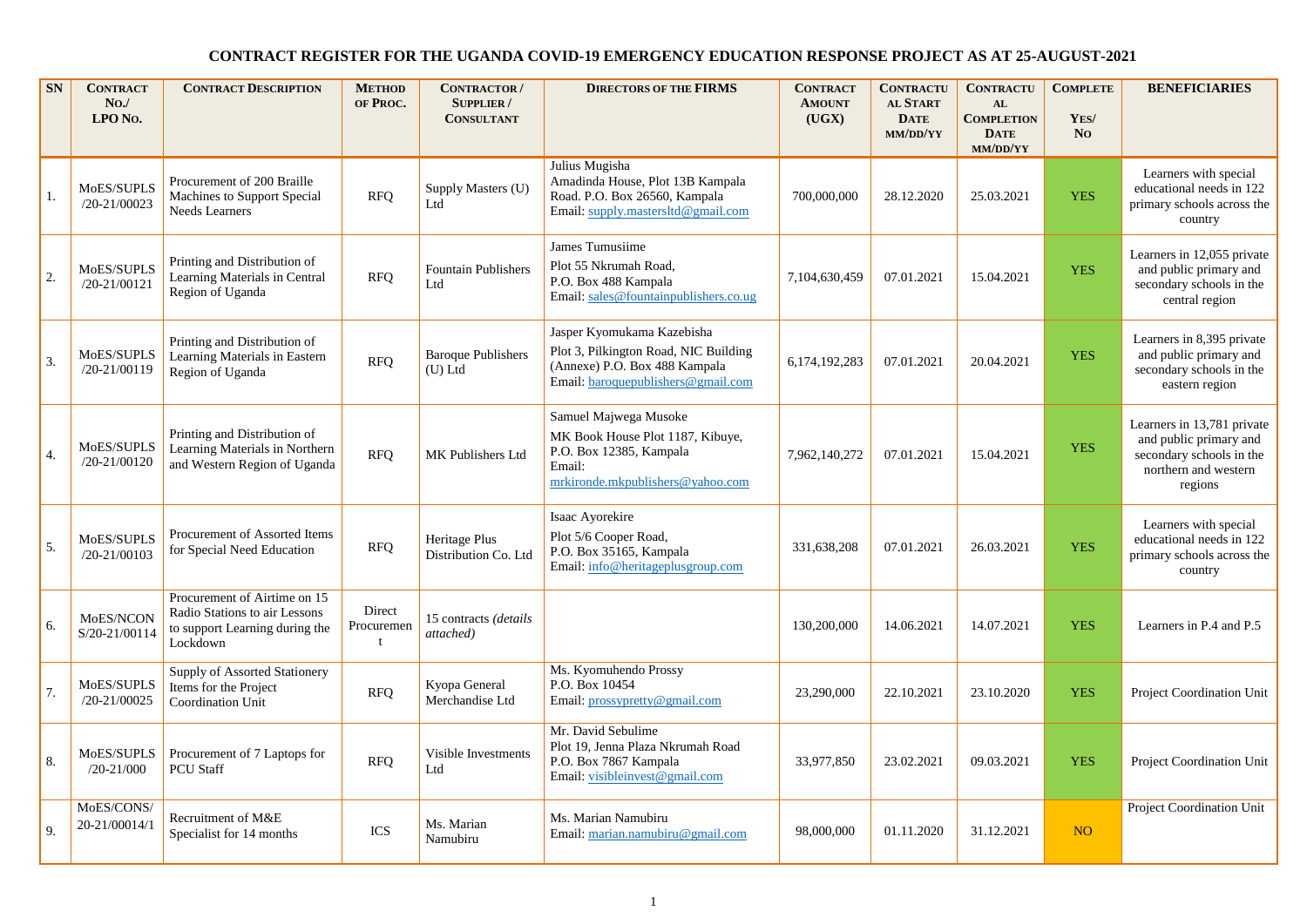| SN             | <b>CONTRACT</b><br>No.<br>LPO No. | <b>CONTRACT DESCRIPTION</b>                                                                                                | <b>METHOD</b><br>OF PROC. | <b>CONTRACTOR/</b><br><b>SUPPLIER/</b><br><b>CONSULTANT</b>                           | <b>DIRECTORS OF THE FIRMS</b>                                                                                                          | <b>CONTRACT</b><br><b>AMOUNT</b><br>(UGX) | <b>CONTRACTU</b><br><b>AL START</b><br><b>DATE</b><br>MM/DD/YY | <b>CONTRACTU</b><br>AL<br><b>COMPLETION</b><br><b>DATE</b><br>MM/DD/YY | <b>COMPLETE</b><br>YES/<br>N <sub>O</sub> | <b>BENEFICIARIES</b>                            |
|----------------|-----------------------------------|----------------------------------------------------------------------------------------------------------------------------|---------------------------|---------------------------------------------------------------------------------------|----------------------------------------------------------------------------------------------------------------------------------------|-------------------------------------------|----------------------------------------------------------------|------------------------------------------------------------------------|-------------------------------------------|-------------------------------------------------|
| 10.            | MoES/CONS/<br>20-21/00014/2       | <b>Recruitment of Social</b><br>Development Specialist for 10<br>months                                                    | <b>ICS</b>                | Ms. Dorothy<br>Akankwasa<br>Muhumure                                                  | Ms. Dorothy Akankwasa Muhumure<br>Email: doramuhumure77@gmail.com                                                                      | 67,000,000                                | 01.11.2020                                                     | 31.12.2021                                                             | <b>NO</b>                                 | Project Coordination Unit                       |
|                | MoES/CONS/<br>20-21/00014/3       | <b>Recruitment of Assistant</b><br>Social Development Specialist<br>for 10 months                                          | <b>ICS</b>                | Mr. Ronald Kabunga                                                                    | Mr. Ronald Kabunga<br>Email: ronniekabs@gmail.com                                                                                      | 52,5000,000                               | 01.11.2020                                                     | 31.12.2021                                                             | NO <sub>1</sub>                           | <b>Project Coordination Unit</b>                |
| <sup>12.</sup> | MoES/NCON<br>S/20-21/00005        | Development of customised e-<br>platform for tracking of<br>learning by Directorate of<br><b>Education Standards (DES)</b> | <b>NCB</b>                | Impiger<br><b>Technologies Pvt</b><br>Ltd JV Octoze<br><b>Technologies Pvt</b><br>Ltd | Sathiyanarayanan Prabhu<br>Plot 42, Lugogo House, 3rd Floor, P.O.<br>Box 21540, Kampala Uganda<br>Email: prabhu.sathya@impigertech.com | 2,076,094,631                             | 11.01.2021                                                     | 31.10.2021                                                             | <b>NO</b>                                 | Ministry of Education and<br><b>Sports</b>      |
| $\vert$ 13.    | MoES/SUPLS<br>$/20 - 21/00101$    | Procurement of a Service Van<br>for the Ministry<br><b>Communication Team</b>                                              | <b>RFQ</b>                | Maybach Motors Ltd                                                                    | Wilson Kanyankole<br>Plot 400/428 Kansanga - Gaba Road<br>P.O. Box 25748, Kamapala<br>Email:<br>maybachmotorslimited@gmail.com         | 169,000,000                               | 18.05.2021                                                     | 17.09.2021                                                             | <b>NO</b>                                 | Ministry of Education and<br><b>Sports</b>      |
| 14             | MoES/NCON<br>S/20-21/00290        | Procurement of Airtime on 16<br>Radio Stations to air Lessons<br>to support Learning during the<br>Lockdown                | Direct<br>Procuremen      | 16 contracts (details<br>attached)                                                    |                                                                                                                                        | 441,350,000                               | 16.08.2021                                                     | 16.09.2021                                                             | NO <sub>1</sub>                           | Learners in $P6$ , $S1$ , $S2$ , $S3$<br>and S5 |

## **Please note:**

1. The Covid-19 project became effective in the financial year 20-21 hence there were no procurements in financial year 19-20 under the project.

2. All the planned procurement activities have been completed and the project is due for closure in December, 2021.